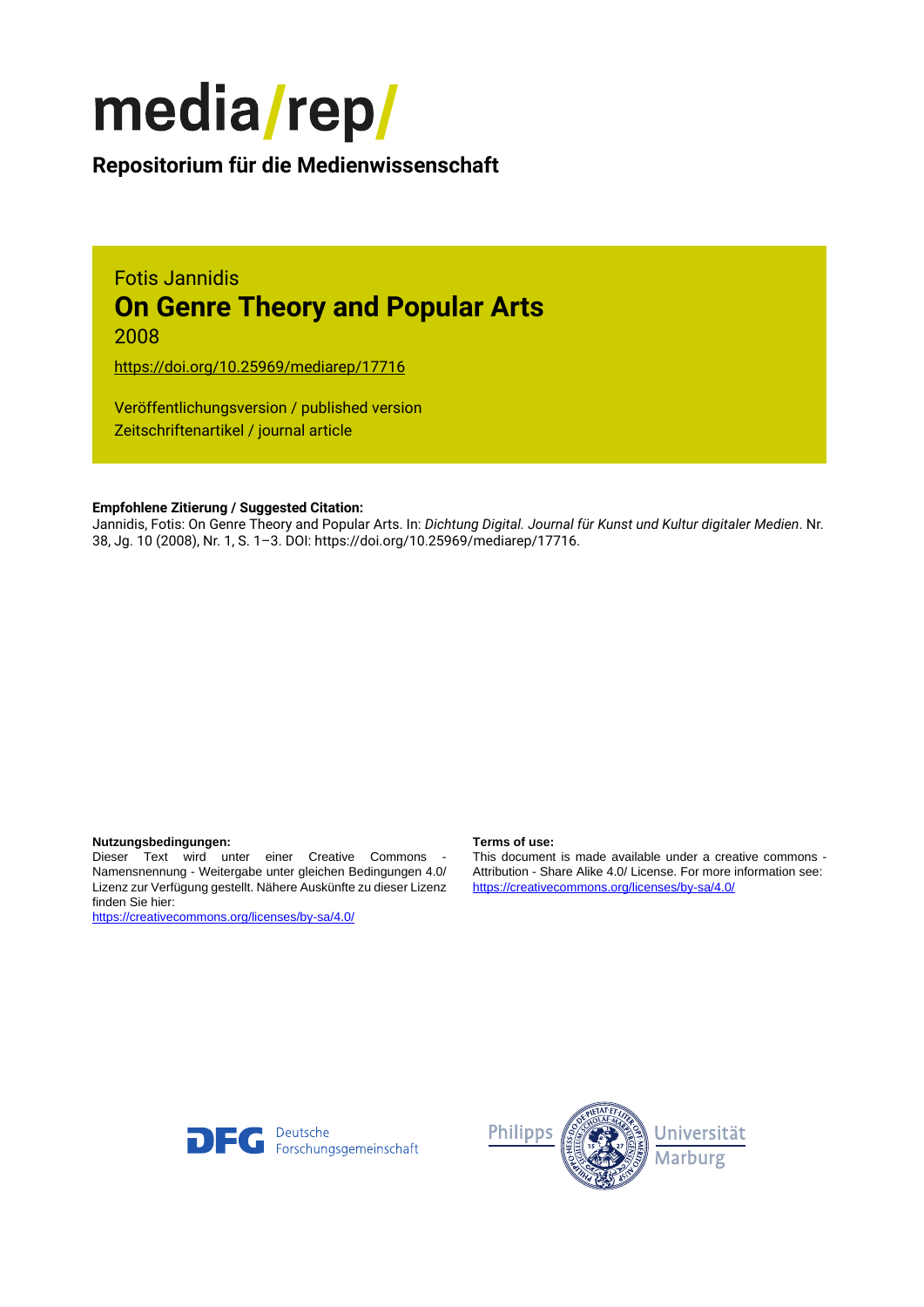# **On Genre Theory and Popular Arts**

By Fotis Jannidis No. 38 – 2008

## **Lecture**

Understanding S.T.A.L.K.E.R. or the hermeneutics of popular digital art

## **Abstract**

Computer Games have long been viewed as a preparatory hell for juvenile deliquents before they blossom into rampage killers. But this view has changed not the least because nowadays most people under 30 have actively played games. Nevertheless there still seems to be a deep gap between computer games and art. My talk will try to close the gap by using concepts developed in the studies of popular culture to describe the new and already famous game S.T.A.L.K.E.R. in relation to the paradigms of the ego-shooter genre. In contrast to the Cultural Studies approach and their focus on the reception process, this talk will focus on the game and view it as a work of modern popular art and try to contribute to a hermeneutics of this kind of art.

Popular culture is all about repeating a working formula, but it can only repeat it successfully by adding variation. So while all works of high art in the last 200 years promise to be solitaires, to be unique and individual, all works of popular culture promise to be familiar but interesting at the same time. The recipient usually has some clear idea what kind of emotional experience he or she can expect and wants. Actually the usage of cultural objects, of books, films, songs for a kind of self medication, for a way to stimulate or suppress certain emotions and thoughts seems to me to be not researched enough yet. From internet sites with sex stories which developed a system of codes to signal in advance what kind of sexual fantasy the reader can expect to the genre system of modern popular literature which allows readers to choose the familiar made interesting, all this can be seen as going to a drugstore and choosing your [psychotropic](http://dict.leo.org/ende?lp=ende&p=eL4jU.&search=psychotropics) yourself. But in the following I don't want to discuss games as popular arts from the side of the recipient but want to concentrate on the work. Nevertheless genre seems to me to be the fundamental category to understand a work in popular culture. Usually these works advertise the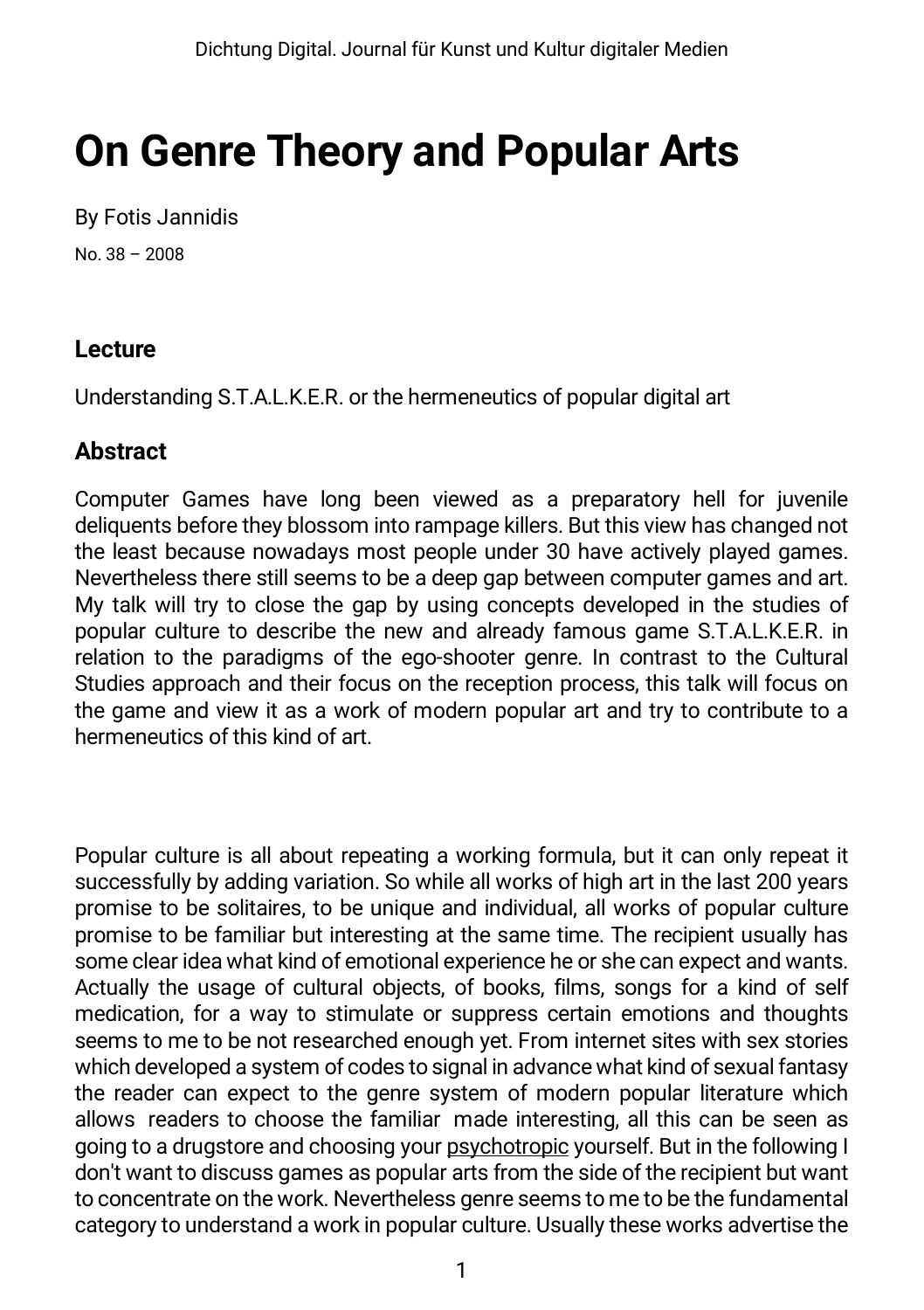genre they belong to already in the paratexts, and this information is important to establish a horizon of expectations or – if you prefer a newer metaphor – the relations in this cultural field. Genre is a concept which is notoriously difficult to define.1 For my line of argument those approaches seem most appropriate which see genre as a pragmatic concept which is used to structure communication. In this view it belongs to the work of cultural criticism to analyse cultural objects and their paratexts to determine the historical system of genres used at a certain time and at a certain place. Then a genre concept like 'detective novel' is nothing stable but in the year 1920 it has other features than in the year 2000. But feature lists alone are probably not enough to describe a genre, because people are not organising their memories of complex objects using lists alone. If we, as cultural critics, want to understand genres we have to mould genre concepts following the new insights in how people use concepts. At the moment one of the most fruitful approaches in cognitive sciences to concept modelling is still the prototype concept.2

For the following discussion I am only interested in two aspects of this theory: the idea that there are prototypes for a genre, which play the role of a standard model or a best example, and the idea that the list of properties distinguishing a genre from another is not a clearly defined set of equally important features but a roughly ranked list. I will use these aspects to describe the work and its relation to the genre. A work can then be described as a having properties and each of these properties can be related to the genre as it is defined by the genre history up to this moment. Not all properties are equal but some are more prominent for a genre like the system of resources and activity types in a strategy game, some are common to all genres in a media but important nevertheless like the quality of graphics in computer games or the quality of writing in all literary texts.

This sounds more formalist as it really is. It is a common scenario for a first person shooter that the player has to save the world from a menace, very often from outer space. This scenario has been used by the very first ego shooters like the *Doom* (id 1993). There have been some interesting variations, some of them just got rid of the "save the world" story line altogether, like *Max Payne* (2001, Remedy), <sup>3</sup> which tells the story of a revenge in the style of a film noir (actually a comic version of a film noir) or No one lives forever (Monolith 2000), which is a very funny tongue in cheek spy story set in the 1960ies. Others have taken up the scenario but transformed the cliché framing story into an intense and gripping story line by adding interesting side characters and a detailed story line, like *Half-Life* (Valve 1998). Each of these variations can be described under two relations: one is the relation to other scenarios used in first person shooters (and other computer games) and the other is the relation to our common cultural knowledge about fictional and non fictional worlds. Each property has to be seen in both relations, in the long row of genre specific variations of this property and in the relation of them to the common world including other media.